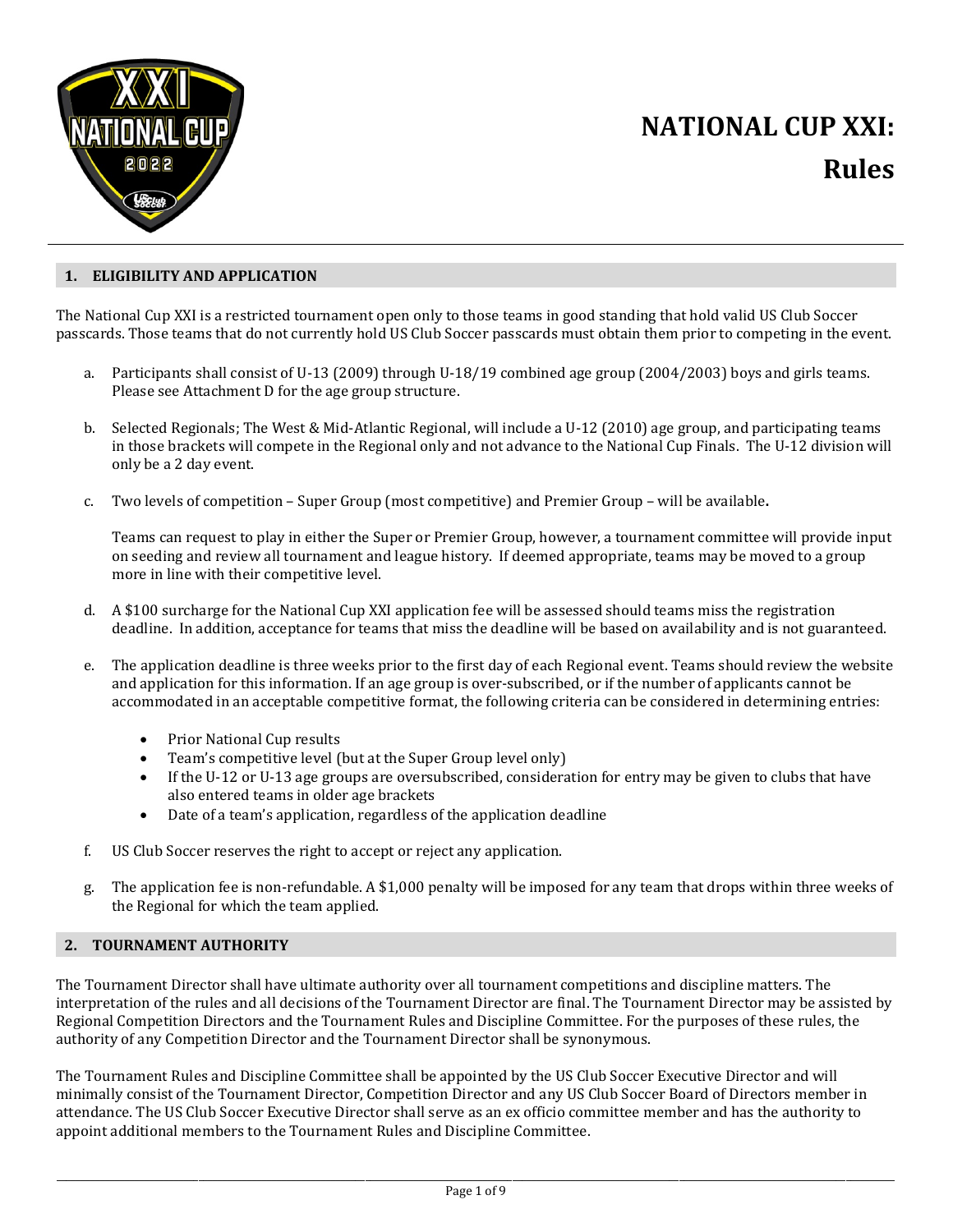In all matters of discipline, with the exception of an alleged incident of misconduct towards a game official, the Tournament Rules and Discipline Committee shall render a determination and send a report to the US Club Soccer Discipline Committee pursuant to this section.

# **3. COMPETITION FORMAT**

Please refer to pages 8 and 9 for more details regarding competition formats for various bracket sizes. In most cases, the competition will consist of round-robin play and a single game between two group winners on the fourth day to determine the champion. The Tournament Director, in consultation with the Tournament Rules and Discipline Committee:

- a. Reserves the right to determine the size of each competitive group, and the right to alter the groups and format to account for larger or uneven numbers of teams in a given competitive division.
- b. Shall determine the schedule and start times of all games, including adequate rest time between games, and altering the schedule of one game per day where necessary.
- c. Champions in both the Super Group and Premier Group in the U-13 (2009) through U-18/19 (2004/2003) age groups from each National Cup XXI Regional and qualifying state cups will advance to the National Cup XXI Finals, to be held July 14-18, 2022 (Girls) & July 17-21, 2022 (Boys). There is no additional entry fee for advancing to the National Cup XXI Finals.

# **4. ROSTER RULES**

Any player registered with and issued a passcard for a US Club Soccer member club, academy or sanctioned league team, who is a member of the designated age group or younger, is eligible to be placed on the tournament roster. No guest or loan players shall be allowed. No players may be added to a tournament roster other than pursuant to these rules unless an emergency situation arises and permission is obtained in writing from the Tournament Director.

- a. **Maximum Tournament Roster Size:** Up to 26 players. Teams are expected to register all known players three weeks prior to their competition (including submitting paperwork and fees). Please note that there may be an increased wait period for passcard processing due to high demand. Individual players may be added to the Roster until the Roster Freeze Deadline. Note: roster freeze for the National Cup competitions will be 2 days prior to the first day of the competition.
- b. **Playing on more than one team:** A player may play on only one team at any Regional competition, other than as set forth herein. If a Regional or State team does not qualify to the National Cup XXI Finals, the player may play on another team for the same club at a later Regional competition or at the Finals. If a player is properly dual-carded to another team with another organization, the same rule set forth above shall apply to such player. Unless properly dual-carded, a player is Cup-tied to his/her first Cup club. Under no circumstances may a player play for one team in the qualifying play, then be released by the club, and play for a second club.
- c. **Coaching staff and team managers:** A minimum of 2 adults must be listed on the official roster and have appropriate passcards. Staff who intend to be on team bench MUST be included on the official roster. A maximum of 3 coaches/team staff will be allowed on a team bench at one time.
- d. **Players at National Cup Finals:** After the Regional competitions and qualifying state cups, for teams qualifying to the Finals, players may be dropped or added without limitation up to the maximum roster size, as long as any new players to be added were registered with the member club or league team at the start of the team's National Cup XXI Regional competition or qualifying state cup. If the club has had tryouts since the Regional or State Cup, they may add up to three new players from such tryouts that have committed to and registered with the club for the next registration year. Any other roster emergency requests shall be determined by the Tournament Director on a case-by-case basis.
- e. **Game roster size:** Up to 18 players, selected from the tournament roster of up to 26 players. U-12 (9v9) roster consists of up to 16 players selected from the tournament roster.

Players on the tournament roster that are not on the game day roster must be in plain clothes on the team sideline or watch from the spectator sideline. Players in plain clothes must still have an approved passcard and may be asked to move to the spectator sideline at the referees discretion.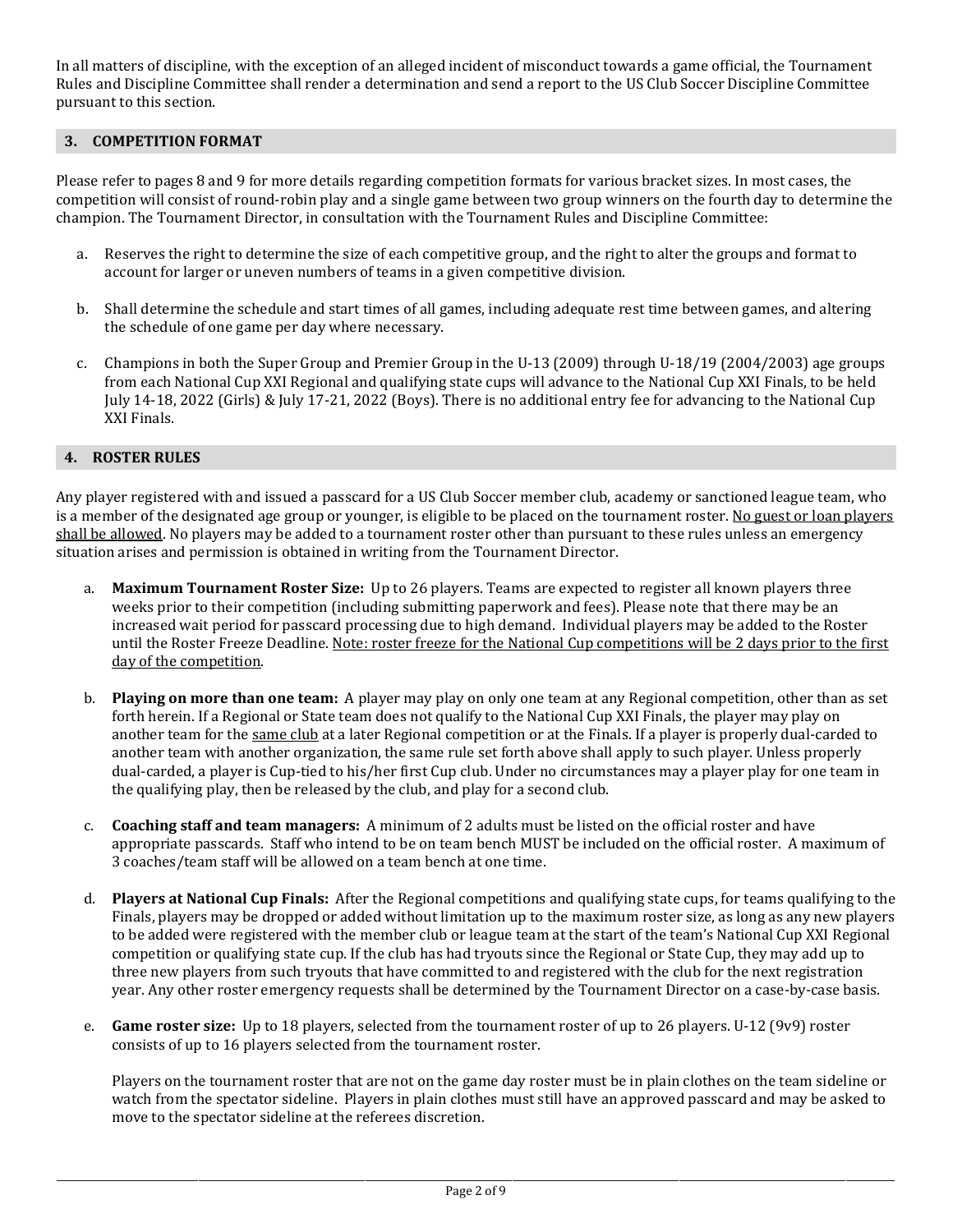- f. **Official Roster:** Jersey numbers MUST be included for all players on the Official Roster which is turned in prior to the start of the competition. If during the competition a player jersey number needs to change for any reason, approval from the Tournament Director must be provided prior to playing subsequent games.
- g. **Substitutions: U-12:** Unlimited substitutions and unlimited re-entry. **U-13 to U-18/19:** Once a player is substituted in one half of any National Cup Competition, the player may not re-enter the game for the duration of the half. Once a player is substituted in overtime, the player may not re-enter the game. There shall be a maximum of seven (7) substitutions in any half or in overtime of any competition. In case of a serious injury (player not returning to game), if, and only if, a team has used all 7 substitutions, an additional substitution may be granted by the referee.

Any player suspected of suffering a head injury must be evaluated prior to returning to play. If player is being evaluated on-site by a health care professional with possible return to play, the player may temporarily be substituted without the substitution counting against the team's total number of substitutions / regardless of whether team has a remaining substitution available. If the player is cleared to return to the field of play, they must replace the substitute player that entered the field as a temporary substitute when the injury occurred.

Substitutions may occur at any stoppage. However, the referee shall have discretion over all substitutions, and may refuse to allow any substitution if, in his/her opinion, the purpose is to disrupt the game.

# **5. REQUIRED DOCUMENTS**

- a. Valid US Club Soccer player passcards for the current year and a US Club Soccer official roster.
- b. Valid US Club Soccer staff passcards will be required for all coaches and the team manager.
- c. Teams are expected to register all known players three weeks prior to their National Cup XXI qualifying competition.
- d. See *Attachment A: Team Check-In Procedures* for more information.

## **6. COMPETITION RULES**

The following rules shall govern all Tournament competitions:

- a. All games shall be played pursuant to FIFA Laws of the Game, unless stated otherwise in these rules.
- b. Length of Games & Playing Format:

| $U-12(2010)$ :            | 30-minute halves | 9 v. 9 Format   |
|---------------------------|------------------|-----------------|
| U-13/U-14 (2009-2008):    | 35-minute halves | 11 v. 11 Format |
| U-15/U-16 (2007-2006):    | 40-minute halves | 11 v. 11 Format |
| U-17/U-18/19 (2005-2003): | 45-minute halves | 11 v. 11 Format |
|                           |                  |                 |

All halftimes should last 10 minutes.

- c. In excessive heat conditions, water breaks can be allowed by the referee at his/her discretion, after prior consultation with the Competition Director. U.S. Soccer Federation Heat Guidelines will be used to define procedure during excessive heat conditions.
- d. In the group stage, games ending in a tie will be recorded as a tie, with each team receiving one point.
- e. Overtime (if needed): No overtime will be played except for semi-finals and finals. When an overtime period is required, it shall consist of two 10-minute halves (five minutes between halves) and then, if necessary, kicks from the mark.
- f. Ball size: Size 4 for U-12; Size 5 for U-13 through adult.
- g. All players must wear shin guards. All other equipment rules shall be pursuant to FIFA Laws of the Game.
- h. The home team shall be listed first. The home team shall wear light-colored uniforms and the away team shall wear dark-colored uniforms. In case of uniform color conflicts, the designated away team shall change uniforms.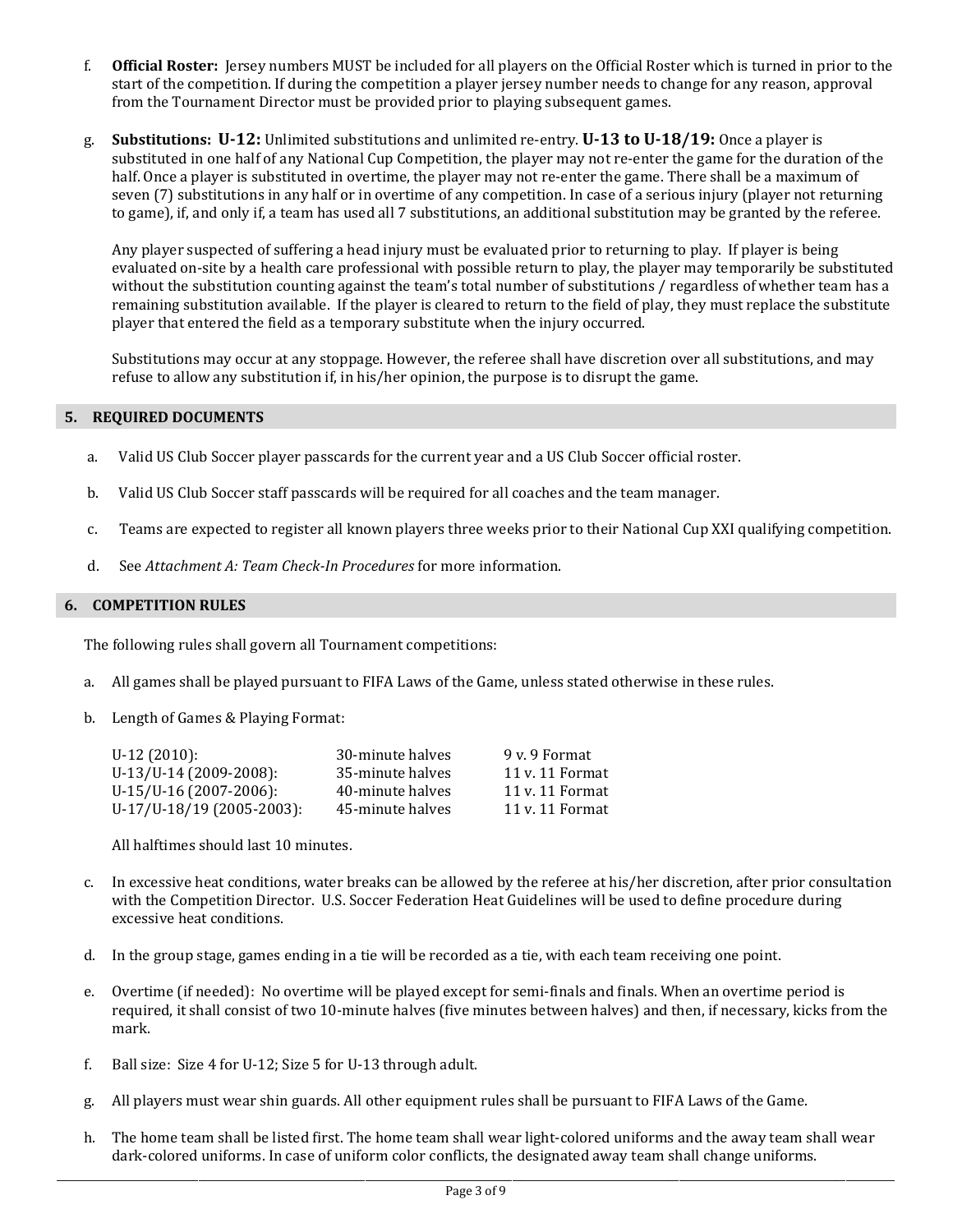- i. Casts must be approved in advance of play by referee. Referee will use best discretion in determining if cast is safe for play. If cast is deemed unsafe, player may make adjustments, but must be approved in advance of entering the field of play. Referee Assignor and Tournament Director will have final say in any disputes over cast safety.
- j. Any eyewear worn during games must be sport-approved eyewear.
- k. All injuries should be evaluated by training staff onsite. Head injuries will be evaluated with extreme precaution. In the event that a serious head injury occurs during the tournament, referee or trainer will pull player passcard and bring it to the tournament HQ. Player will only be allowed to return to play after written clearance is provided by medical doctor and on-site trainer as given the approval.
- l. The use of personal recording devices to record your athletes and teams at our events are permitted, but ask for your cooperation ensuring the safety of yourself and those around you. If utilizing an elevated recording device (this includes the use of high pods / anything over 6ft in height) the device MUST we properly secured with weights and stabilizers. You must be courteous to those around you and not block viewing and if a tournament official asks for the device to be lowered at any time, full compliance is expected.

# **7. STANDINGS AND TIEBREAKERS**

- a. Game Points: 3 points awarded for a win; 1 point for a tie; zero (0) points for a loss.
- b. Forfeits: In a case where a team forfeits one or more matches, the Competition Committee can remove all game results versus the forfeiting team (those played and those yet to be played). Out of the remaining played games or games to be played, the average points per game will determine placement within the group (winner, 2nd place, 3rd place, etc.). In a case where a wild card is selected for division playoffs (and there is a forfeiting team), teams will be advanced based on average points per game of matches played, regardless of number. In either case, if the average points per game is tied, the rest of the tie breakers can be used to determine placement, including averaging tiebreakers per game if needed (i.e. goals per game).
	- In the event a game is in progress and is abandoned during the play for any reason, the team getting the forfeit win will be either utilize the process outlined above or the score at the time play concluded, whichever is in their benefit.
- c. Tiebreakers: For teams tied in points at the end of a round-robin competition, tiebreaker criteria shall be: 1) head to head competitions (but not in the case of a three-way tie); 2) goal differential (max of 5 per game); 3) total goals (max of 5 per game); 4) fewest goals allowed; and 5) kicks from the mark.
	- In a case where three teams are tied in points but one team has defeated the other teams tied in points, the winner of the two games will advance.
	- In addition, once a tiebreaker is used to eliminate one team (i.e. head-to-head, goal differential, etc.), the next tiebreaker in line will be used to determine the winner or team that advances.
- c. Uneven number of games: If a tiebreaker calculation between two or more teams would be based on a different number of games, points, total goals and fewest goals allowed will be converted into a percentage per game.
- d. Only the Super Group and Premier Group winners from each age group should report to the specific award area after the completion of the team's final game at Regional competition.

# **8. GAME AUTHORITY AND DISCIPLINE**

- a. The referee's decision in all matters related to the field and the game itself shall be final. There shall be no protests of any referee's decision or game result. Referee Evaluation Forms (to be completed by a coach only) are available at usclubsoccer.org or via the administrative/HQ location on-site. No other forms will be provided.
- b. Red cards awarded to players or substitutes during a tournament game or dismissals of team officials shall result in that player or team official being suspended for the next tournament game. The team official shall serve his/her suspension in a game involving the same team when the dismissal occurred, unless the team has no more such games remaining. In this case, the club official shall serve the suspension on the next available game. The Tournament Rules and Discipline Committee shall have the authority to take further disciplinary action should it be deemed necessary.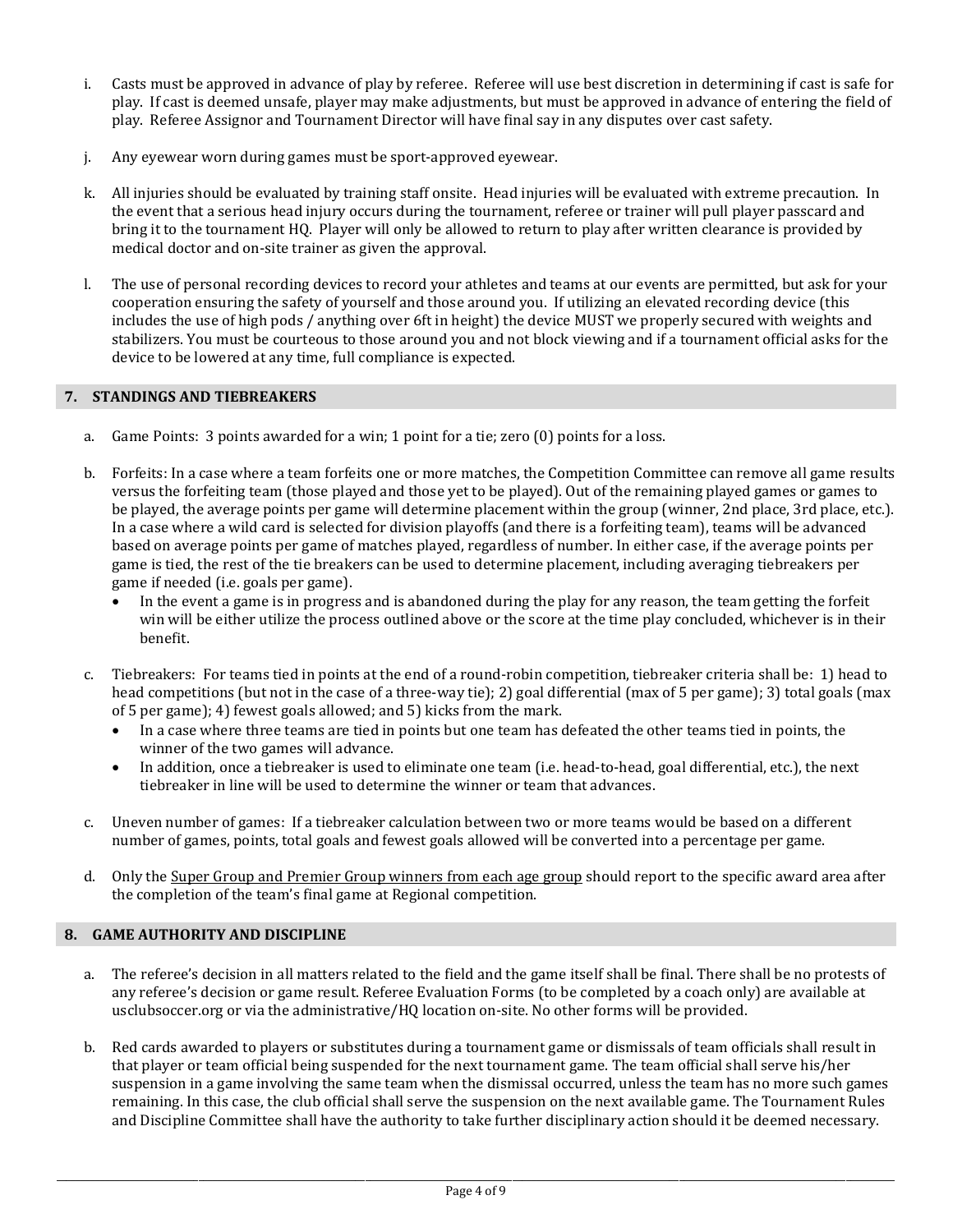- c. There shall be no yellow card accumulations. Note that FIFA Circulars #866 and #821 require that a sendoff for a red card or a sendoff after two yellow cards in a game be treated the same. Thus, in both cases, the player must sit out the remainder of that game and the next tournament game.
- d. Suspensions for normal red cards and staff ejections shall not extend beyond the National Cup Regional, state cup or Finals unless disciplinary committee deems otherwise.
- e. At all times, all coaches shall have complete responsibility and control for the conduct of their players, bench area, parents, family and friends. A maximum of 3 coaches / team staff will be allowed on a team bench.
- f. If, in the opinion of the referee, it is necessary to terminate a game due to the misconduct of a team or others associated with that team, the game shall be forfeited to the opposing team and the matter shall be referred to the Tournament Rules and Discipline Committee, which may, among other penalties, suspend the team for the remainder of the tournament. If, in the opinion of the referee, the termination is the result of substantially equivalent misconduct by both teams or by persons associated with both teams, the matter will be resolved by the Tournament Rules and Discipline Committee.
- g. At the end of each game, the referee's game report shall be submitted to the Competition Director.
- h. In the event a red card is distributed, the referee shall obtain the delinquent player's/staff member's passcard and take it to the US Club Soccer headquarters tent. After the suspension is served, the coach may come pick up the passcard, unless there is the allegation of referee abuse or the Competition Director/referee feels that additional action is warranted.
- i. For serious discipline matters with the potential to incur penalties beyond the issuance of a red card or staff ejection, a *Competition Incident Report* and a referee's report shall be completed and sent to US Club Soccer. Also, the referee should give the delinquent players' passcards to US Club Soccer.
- j. Discipline for the Tournament shall be under the jurisdiction of US Club Soccer.

# **9. GAME START TIMES AND RESCHEDULING:**

- a. All games shall start at the designated time. A forfeit shall be declared if a team cannot field a minimum of seven (7) players at the start time of the game. However, the Tournament Director shall have the authority to adjust the schedule in cases where a team's arrival has been delayed due to unforeseen travel or weather conditions or other circumstances beyond the control of the team.
- b. Every reasonable effort will be made to complete a game as long as the safety of the participants and spectators is not jeopardized. Should a game not be able to be started or should a suspension of play be required due to safety concerns or unplayable conditions, the referee, coaches, Tournament Director and Competition Director shall consult, but the referee shall have the ultimate authority to either suspend or terminate the game.
- c. If it is not possible to complete a game for the reasons set forth in this section, if the first half is completed, the results shall stand. If the first half is not completed, or if the game is tied, the Tournament Director or Competition Director shall determine whether it shall be rescheduled or another resolution of the matter shall be implemented. The schedule of remaining games shall be a factor in any determination. The teams involved shall be consulted, but the ultimate decision on such resolution shall rest with the Tournament Director and Competition Director and there should be no protests or appeals.
- d. In all cases, the Tournament Director has the ultimate authority to adjust the schedule of any or all remaining games, including shortening the length of games, to arrive at an equitable result and in consideration of the overall integrity of the competition.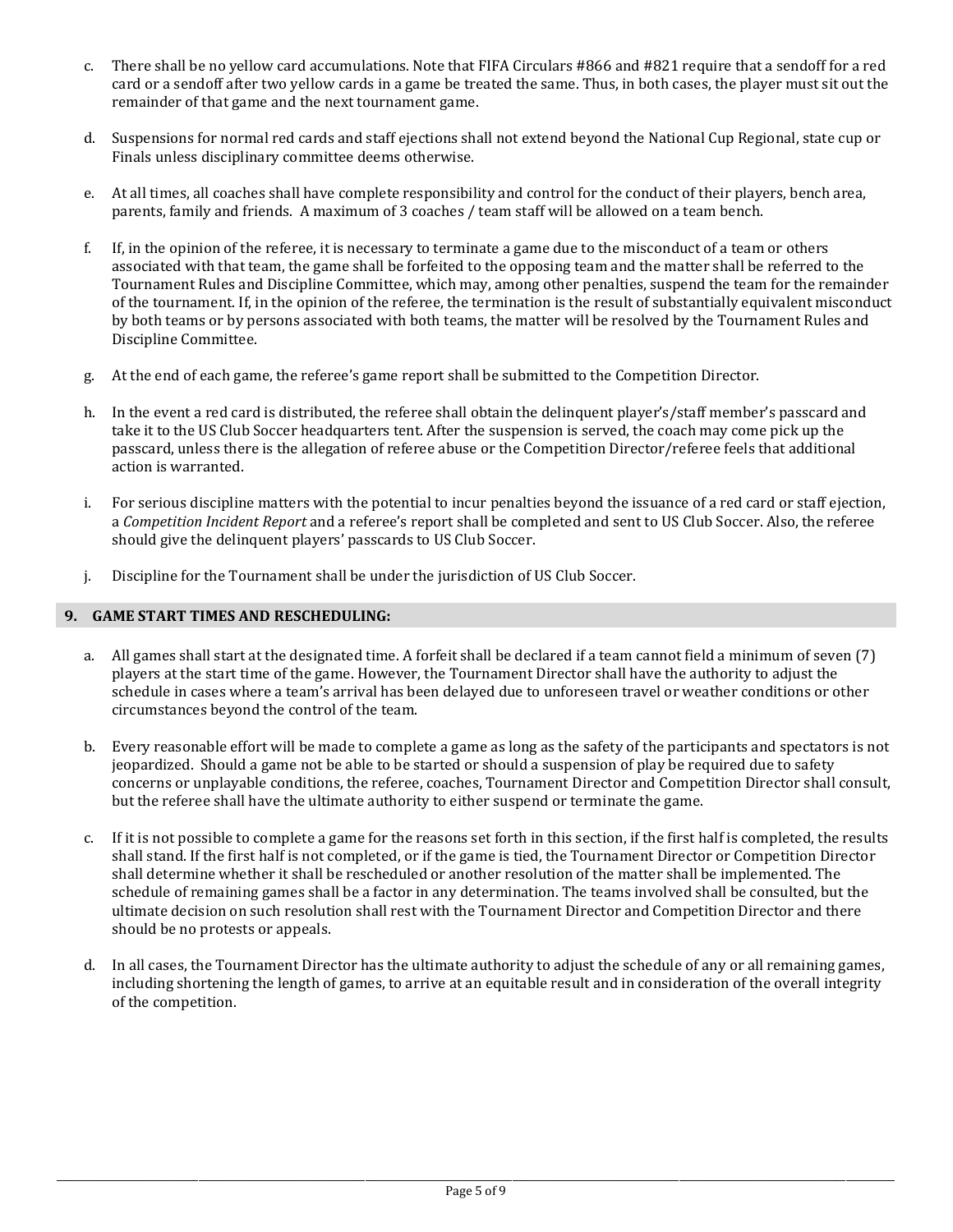# **Roster Freeze**

1. Deadline & procedures coming soon.

# **Tournament Check-In Procedures:**

1. Procedures coming soon.

# **Pre-Game Check-In Procedures:**

1. Procedures coming soon.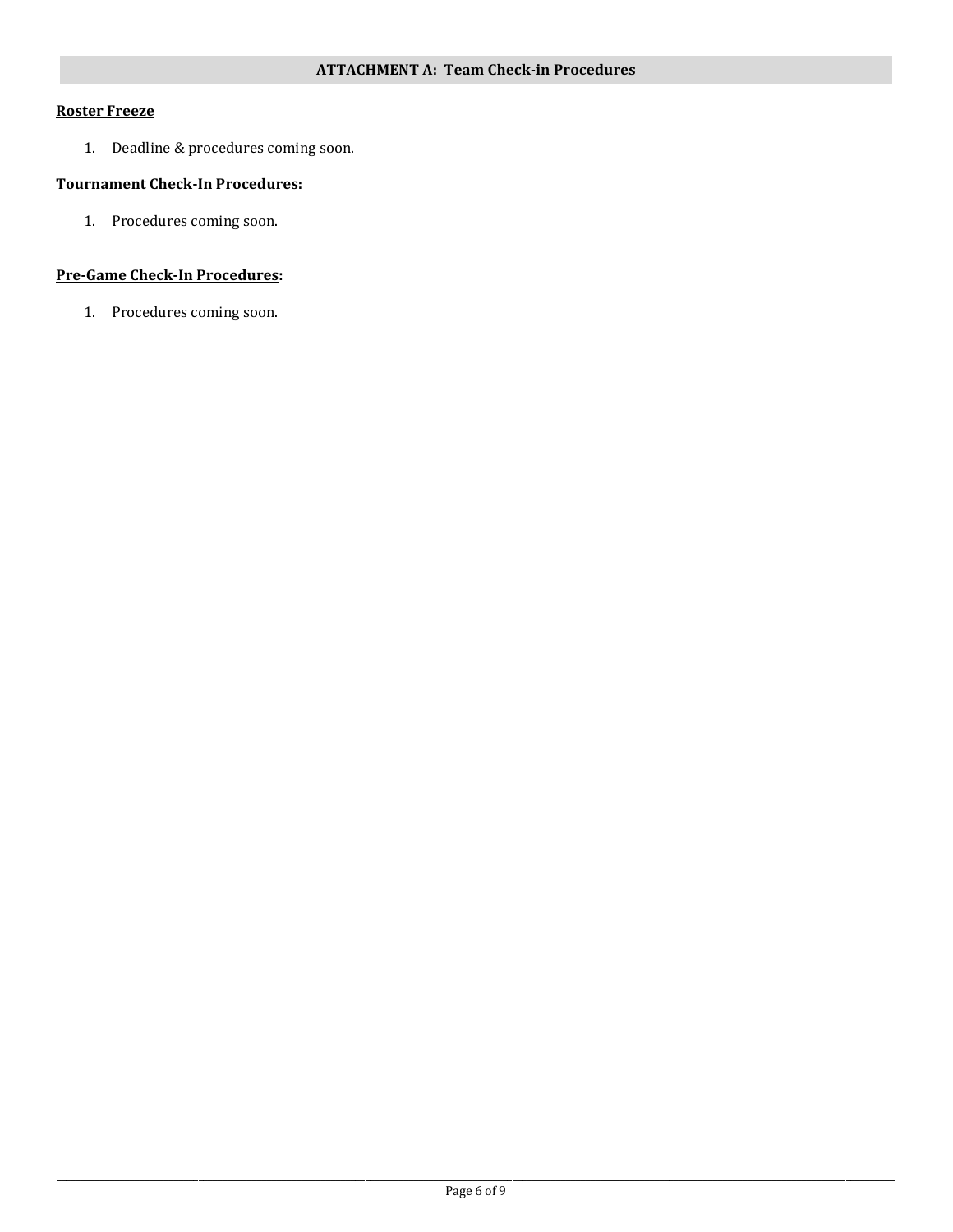# **ATTACHMENT B: Playing Format – National Cup XXI REGIONALS**

The group winners, which advance to the championship match, will be determined as follows:

### **Bracket of 4:**

Played as a single group of four teams in a round-robin format, with the team accumulating the most points declared the champion. [Round Robin]

#### **Bracket of 5:**

Played as a single group of five teams in a round-robin format, with the team accumulating the most points declared the champion. A limited number of teams will likely play more than one game per day. [Round Robin]

#### **Bracket of 6:**

Played as a group of six. The group of six will see 3 teams play the other 3 teams in round robin play. The two teams accumulating the most points from all six teams will play a final game to determine which team is declared the champion. In a case, where 3 teams have won all three games, a semi-final game will be scheduled between the second and third place teams (based on tie-breakers). If a semi-final game cannot be schedule due to rest considerations, as well as the final match time, kicks from the mark will determine which team advances. [Round Robin, Final]

#### **Bracket of 8:**

Played as two groups of four. The winner of each group following round-robin play will compete in a final game to determine which team is declared the champion. [Round Robin, Final]

## **Bracket of 10:**

Played as one group of four and one group of six. The group of six will see 3 teams play the other 3 teams in round robin play. The group of four winner, and the top two teams (based on points or tiebreakers) in the group of six will play in semi-final games. In addition, a wildcard from the remaining 7 teams will be selected based on tiebreakers, which may result in additional kicks from the mark. Teams playing the semi-finals will be re-seeded based on points. In a case where two semifinalists have played against each other during round robin play, teams will be split into each of the semi-finals. [Round Robin, Semi-Final, Final]

## **Bracket of 12:**

Played as three groups of four. The three group winners after round-robin play and the team with the next highest point total will play in semi-final games. Teams playing in the semi-final will be re-seeded based on points. In a case where two semifinalists have played against each other during round robin play, teams will be split into each of the semi-finals. [Round Robin, Semi-Final, Final]

## **Bracket of 14:**

Played as two groups of four and one group of six. The group of six will see 3 teams play the other 3 teams in round robin play. The two groups of four winners, and the top two teams (based on points or tiebreakers) in the group of six will play in semifinal games. Teams playing the semi-finals will be re-seeded based on points. In a case where two semi-finalists have played against each other during round robin play, teams will be split into each of the semi-finals. [Round Robin, Semi-Final, Final]

### **Bracket of 16:**

Played as four groups of four. The four group winners after round-robin play will compete in semi-final games. Teams playing in the semi-final will be re-seeded based on points. [Round Robin, Semi-Final, Final]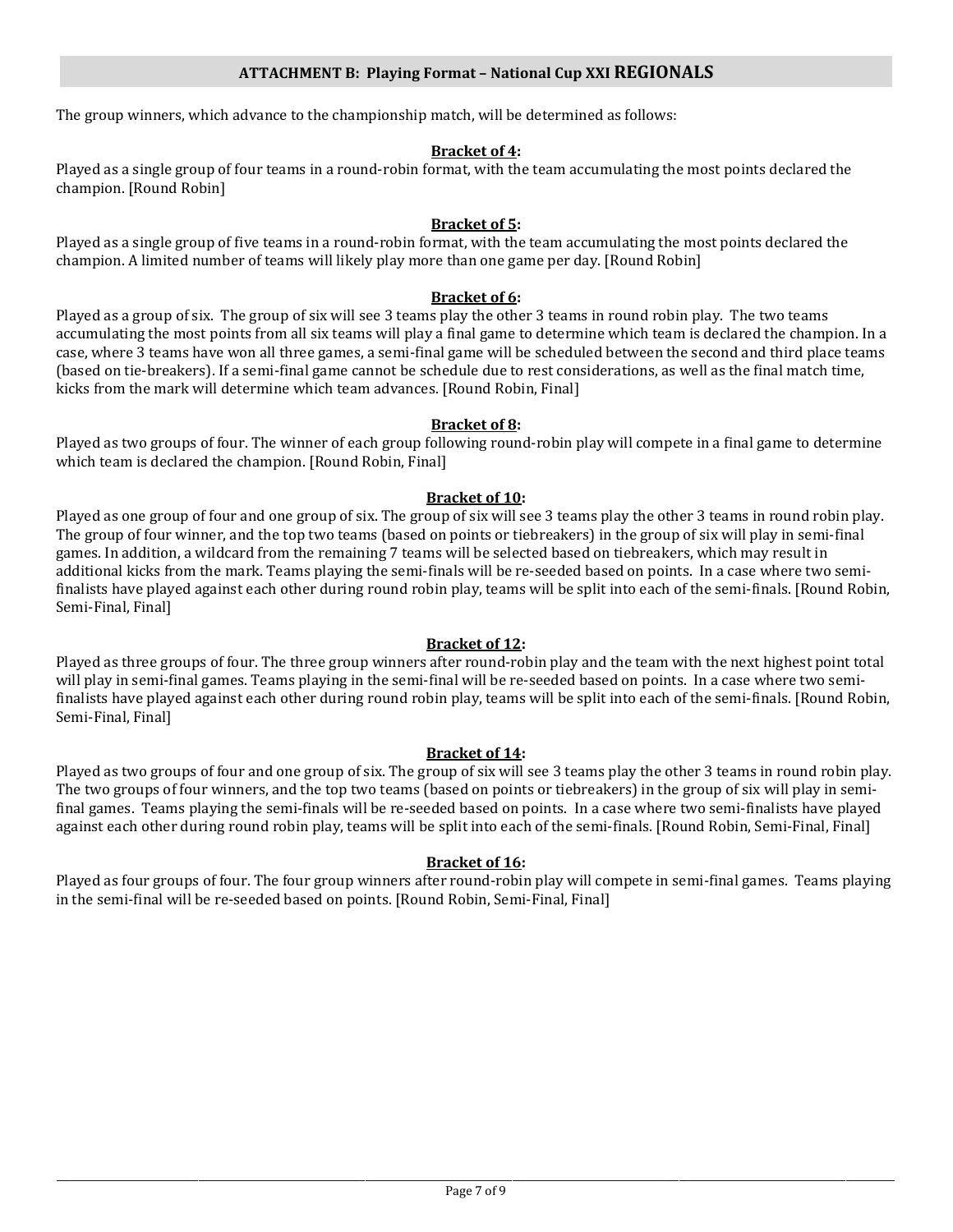The National Cup XXI Finals champions will be determined as follows:

## **Bracket of 4:**

Played as a single group of four teams in a round-robin format, with the two teams accumulating the most points advancing to a final game. [Round Robin, Final]

## **Bracket of 5:**

Played as a single group of five teams in a round-robin format, with the two teams accumulating the most points advancing to a final. Teams may play more than one game per day. [Round Robin, Final]

# **Bracket of 6:**

Played as a group of six. The group of six will see 3 teams play the other 3 teams in round robin play. The two teams accumulating the most points from all six teams will play a final game to determine which team is declared the champion. In a case, where 3 teams have won all three games, a semi-final game will be scheduled between the second and third place teams (based on tie-breakers). If a semi-final game cannot be schedule due to rest considerations, as well as the final match time, kicks from the mark will determine which team advances. [Round Robin, Final]

## **Bracket of 8:**

Played as two groups of four. The winner of each group following round-robin play will compete in a final game to determine which team is declared the champion. [Round Robin, Final]

# **Bracket of 10:**

Played as one group of four and one group of six. The group of six will see 3 teams play the other 3 teams in round robin play. The group of four winner, and the top two teams (based on points or tiebreakers) in the group of six will play in semi-final games. In addition, a wildcard from the remaining 7 teams will be selected based on tiebreakers, which may result in additional kicks from the mark. Teams playing the semi-finals will be re-seeded based on points. In a case where two semifinalists have played against each other during round robin play, teams will be split into each of the semi-finals. [Round Robin, Semi-Final, Final]

## **Bracket of 12:**

Played as three groups of four. The three group winners after round-robin play and the team with the next highest point total will play in semi-final games. Teams playing in the semi-final will be re-seeded based on points. In a case where two semifinalists have played against each other during round robin play, teams will be split into each of the semi-finals. [Round Robin, Semi-Final, Final]

## **Bracket of 14:**

Played as two groups of four and one group of six. The group of six will see 3 teams play the other 3 teams in round robin play. The two groups of four winners, and the top two teams (based on points or tiebreakers) in the group of six will play in semifinal games. Teams playing the semi-finals will be re-seeded based on points. In a case where two semi-finalists have played against each other during round robin play, teams will be split into each of the semi-finals. [Round Robin, Semi-Final, Final]

# **Bracket of 16:**

Played as four groups of four. The four group winners after round-robin play will compete in semi-final games. Teams playing in the semi-final will be re-seeded based on points. [Round Robin, Semi-Final, Final]